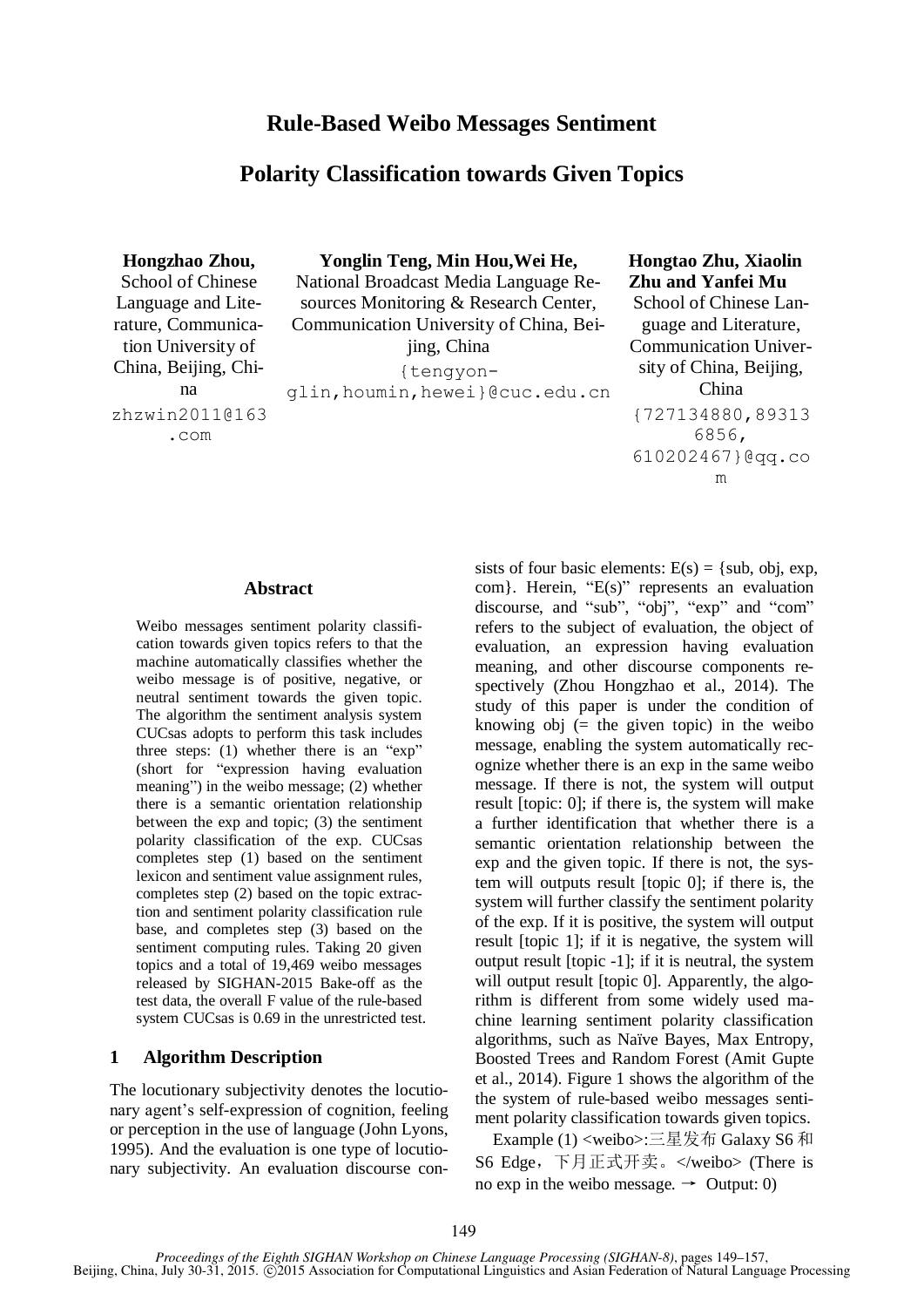Example (2) <weibo>:评论员手好丑,评论的 也很垃圾,不看了//【视频:三星 GALAXY S6 初体验】</weibo> (There are exps "好丑" and " $\dot{\mathfrak{w}}$   $\mathfrak{w}$ " in the weibo message.  $\rightarrow$  But there is no semantic orientation relationship between the exps and the given topic " $\equiv \mathbb{E} S6$ ".  $\rightarrow$  Output: 0)

Example (3) <weibo>:三星 s6 奇丑无比, 边 框还仿苹果。</weibo> (There is an exp "奇丑 无比" in the weibo message. → There is a semantic orientation relationship between the exp and the given topic " $\equiv \equiv \pounds$  S6".  $\rightarrow$  The sentiment polarity of the exp is negative.  $\rightarrow$ Output: -1)

Example (4) <weibo>:HTC One M9 与三星 的 S6 哪个更惊艳? </weibo> (There is an exp "惊艳" in the weibo message. → There is a semantic orientation relationship between the exp and the given topic " $\equiv \pm$  S6".  $\rightarrow$  The sentiment polarity of the exp is neutral in the weibo message context.  $\rightarrow$  Output: 0)



Figure 1. The Algorithm of the Weibo Topic Sentiment Polarity Classification

### **2 The Automatic Recognition of the Exp in the Weibo Message**

From the perspective of linguistics, the exp can be divided into three broad categories, including six specific types.

(1) Category one

<1> Type one: the context-free evaluation word or phrase

Feature: Independent of context, it expresses positive or negative evaluation meaning by itself.

Sentiment marker: po or ne

Examples: 漂亮、败类、狗仗人势

Total in the sentiment lexicon: 26,042

(2) Category two: the context-sensitive evaluation word or phrase

Feature: Whether it expresses evaluation meaning or not depends on the context.

<2> Type two: the commendatory potential word

Feature: When modified by the degree word, it can express positive evaluation meaning.

Semantic marker: pxn

Examples: 规范、人道、man

Total in the semantic lexicon: 51

<3> Type three: the derogatory potential word Feature: When modified by the degree word, it

can express negative evaluation meaning.

Semantic marker: nxn

Examples: 封建、一般、2

Total in the semantic lexicon: 18

<4> Type four: the meaning-shifting noun

Feature: When modified by the affirmative word such as 有 or 具有, it expresses positive evaluation meaning; when modified by the negative word such as 没有 or 毫无, it expresses negative evaluation meaning.

Semantic marker: ypn

Examples: 诚信、效率、素质

Total in the semantic lexicon: 198

<5> Type five: the adjective of weights and measures

Feature: When combined with the product attribute or human character word, the adjective of weights and measures, such as 高、低、大、

小, can express evaluation meaning.

Examples: 清晰度+高、油耗+低、辐射+大 Total in the phrase rule base: 153

(3) Category three

<6> Type six: Evaluation syntactical structure or distant collocation.

Examples: 无法和……相比;引发……问题 Total in the phrase rule base: 52

### **2.1 The Storage and Formal Description of Different Types of Exps**

(1) Words and phrases of type one are stored in the sentiment lexicon SentiDic.txt in the form of entries. The lexicon format and entry samples are as follows: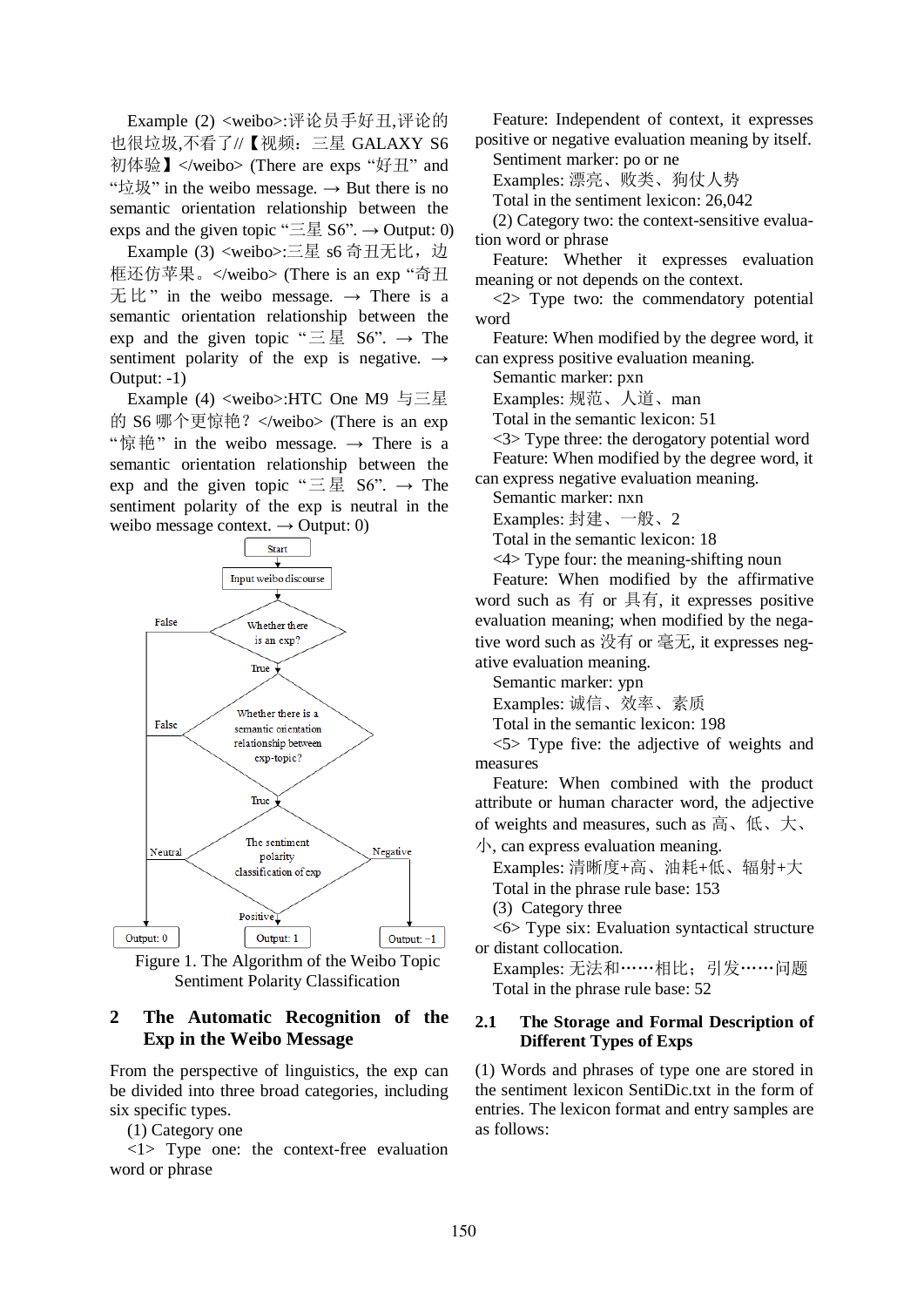[Word or phrase Part of speech Positive sentiment intensity value Negative sentiment intensity value]

| 漂亮 | а | 0.5      | $\mathbf{\Omega}$ |
|----|---|----------|-------------------|
| 鄙视 | v | $\Omega$ | 0.5               |
| 败类 | n | $\Omega$ | 0.5               |

(2) Words and phrases of type two, three and four are stored in the semantic dictionary Usr-Di1.dic first. Then, corresponding sentiment value assignment rules for them are formulated in the phrase rule base PhraseRule.txt.

The lexicon format and entry samples: Semantic marker]

| [Word or phrase] |     |  |
|------------------|-----|--|
| 规范               | pxn |  |
| 封建               | nxn |  |
| 诚信               | ypn |  |

The sentiment value assignment rule samples:

 $\textcircled{1}$  \*/mopo + \*/pxn = #2:0.75

The left part of  $=$  is the matching condition, the right part of  $=$  is the operation result. The symbol \*/mopo represents a degree modifier (e.g. 很、非常、十分). The function of this rule: When there is a  $*/$ mopo in front of  $*/$ pxn, a 0.75 sentiment value is assigned to \*/pxn.

 $\textcircled{2}$  \*/mone + \*/pxn = #2:-0.5

The symbol \*/mone represents a negative modifier (e.g. 没有、毫无、缺乏). The function of this rule: When there is a \*/mone in front of \*/pxn, a  $-0.5$  sentiment value is assigned to \*/pxn.

(3) As to type five and six, corresponding sentiment value assignment rules are formulated in the phrase rule base PhraseRule.txt. The sentiment value assignment rule samples:

○<sup>3</sup> 质量|性能|像素|分辨率|清晰度|安全系数  $/% + #[*/!(w|none)] + \frac{1}{10}$ /a = #3:0.5

The symbol  $#[*/!(w|$ mone)] means that the rule can cross arbitrary segmentations here except the punctuation(w) or negative modifier(mone) .

Example (5) <weibo>:丰田车的安全系数的 确是低了点。</weibo> (It satisfies the matching condition of rule **3**, so a 0.5 sentiment value is assigned to the third item  $(f_{\mathcal{A}})$ 

○<sup>4</sup> 无法|没法|不能|不可能/v + 和|跟|同|与/p  $+$  #[\*/!w] + 比|相比/% = #1:-0.5

Example (6) <weibo>:三星 S6 的屏幕分辨率 根本无法和 iPhone6 相比。</weibo> (It satisfies the matching condition of rule  $\Phi$ , so a -0.5 sentiment value is assigned to the first item 无法  $/v$ .

Based on the sentiment lexicon SentiDic and sentiment value assignment rules in PhraseRule, the system CUCsas realizes the automatic recognition of whether there is an exp in the weibo discourse. Figure 2 shows the recognition procedure:



Figure 2. The Procedure of the Exp Recognition

### **3 The Identification of Whether There Is a Semantic Orientation Relationship between Exp-Topic**

The existence of an exp in the weibo message does not imply a semantic orientation relationship between the exp and the topic. Because the evaluation object of the exp has two potential choices: topic or non-topic. The system CUCsas uses the method of combining syntactic structure and semantic features to build a topic extraction and polarity classification rule base. The essence of the rule base is using formal languages to describe the definite semantic direction relationships between exp-topic, which are induced by analyzing the training corpus by us. The topic extraction and polarity classification rule base consists of 10 rule modules with a total of 36 rules (see Table 1).

| <b>Module 1</b> | the exclusive method                                                                     |  |
|-----------------|------------------------------------------------------------------------------------------|--|
|                 | When the evaluation object of the $exp$ is non-topic, the system will assign a $0$       |  |
| Explanation     | sentiment value to the topic, so as to avoid the weibo message continuing to             |  |
|                 | match the latter rule modules and cause errors.                                          |  |
|                 | QSB + #[*/!w topic] + */(NP)&!(topic vl) + #[*/!w topic] + $\frac{1}{12}$ /% + #[*/!w] + |  |
| Rule sample     | */topic + #[*/!w] + */vl&(n in ln) + #[*/!w] + */w y e \$ = N7:0                         |  |
| Rule sample     | (1) QSB: It is a macro definition symbol (including the punctuation, conjunction,        |  |
| explanation     | evaluation-triggering word, time word or discourse maker) used as the initial            |  |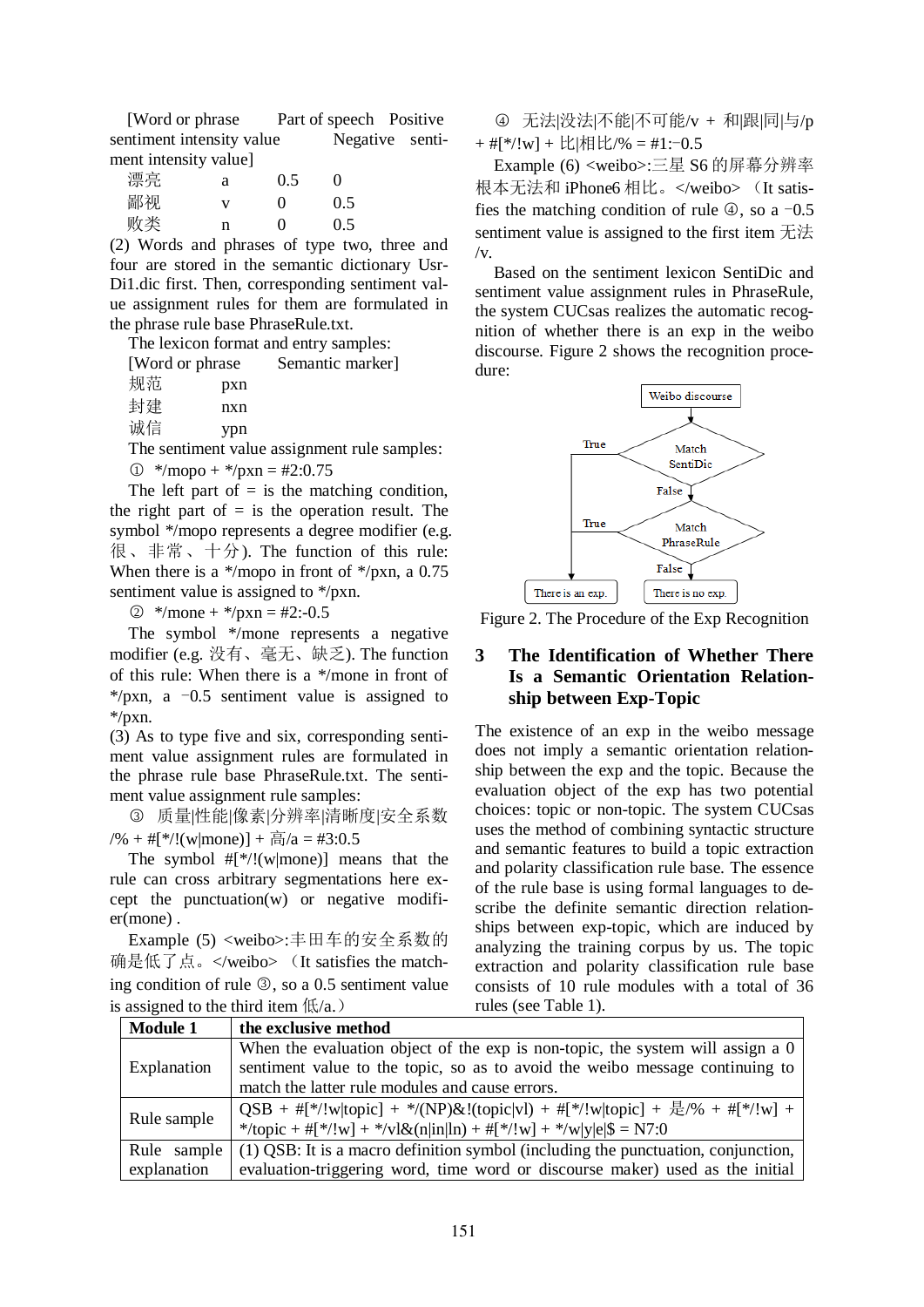|                 | item in this rule; (2) NP: It is a macro definition symbol (including the common                      |  |  |  |
|-----------------|-------------------------------------------------------------------------------------------------------|--|--|--|
|                 | noun or proper noun such as the name of a person, organization or product)                            |  |  |  |
|                 | representing a nominal element; (3) */topic: the given weibo topic; (4) */vl: an                      |  |  |  |
|                 | exp.                                                                                                  |  |  |  |
| Matching        | <weibo>:原来我一直以为汽车尾气排放是多霾的罪魁祸首。<br/>Topic:雾霾</weibo>                                                   |  |  |  |
| example         | [output: 雾霾 0]                                                                                        |  |  |  |
| Rule number     | $1 - 7$                                                                                               |  |  |  |
| <b>Module 2</b> | the adversative compound sentence                                                                     |  |  |  |
|                 | The content behind the adversative word is usually the semantic focus which the                       |  |  |  |
| Explanation     | speaker wants to convey. Hence the rule only selects the exp appearing after the                      |  |  |  |
|                 | adversative word and semantically oriented to the topic as the output result, ig-                     |  |  |  |
|                 | noring the other exps in the weibo message.                                                           |  |  |  |
| Rule sample     |                                                                                                       |  |  |  |
|                 |                                                                                                       |  |  |  |
|                 | (1) ZZC: It is a macro definition symbol (including a total of 23 adversative                         |  |  |  |
| Rule sample     | words, such as 但、但是、可是、而是、然而、反而 、却); (2) =N3:N8: It                                                   |  |  |  |
| explanation     | means assigning the sentiment value of the eighth item */vl&!hzv to the third                         |  |  |  |
|                 | item */topic.                                                                                         |  |  |  |
| Matching        | Topic:三星 S6 <weibo>:本以为三星快不行的时候, S6_却<u>震憾</u>登场了。</weibo>                                            |  |  |  |
| example         | $\le$ /weibo> [output: S6 1]                                                                          |  |  |  |
| Rule number     | $8 - 10$                                                                                              |  |  |  |
| <b>Module 3</b> | topic-exp co-occurrence in the same clause                                                            |  |  |  |
|                 | When the topic and the exp appear in the same clause, the rule will select the exp                    |  |  |  |
|                 | nearest to the topic as the one semantically oriented it. (The exception is that the                  |  |  |  |
|                 | topic is the subject of a sentence expressing a causing or obtaining meaning or                       |  |  |  |
| Explanation     | with a "preposition $+$ object" adverbial.) In addition, according to the Chinese                     |  |  |  |
|                 | pragmatic habit that the semantic focus is usually located at the end of the dis-                     |  |  |  |
|                 | course, when exps appear both before and after the topic, i.e. exp1-topic-exp2,                       |  |  |  |
|                 | the rule will select exp2 only as the output result.                                                  |  |  |  |
| Rule sample     | $QSB + #[!(t  H)/!x]c] + *$ /topic + #[*/!w xjc vl nq] + */vl&(!hzv) + #[!(? ?  吗                     |  |  |  |
|                 | 呢 $ \&($ $\rangle$ /!xjc] + JSB = N3:N5                                                               |  |  |  |
| Rule sample     | $\sqrt[k]{v} \& (\frac{ln z}{v})$ : The exp is arbitrary except for the backward-orientated sentiment |  |  |  |
| explanation     | verb(hzv) such as 喜爱、佩服 or 鄙视, because the evaluation object of the hzv                               |  |  |  |
|                 | is usually the component after it, not the topic before it.                                           |  |  |  |
| Matching        | Topic:雾霾 <weibo>:我赞成中国雾霾问题非常严重。</weibo> [output: 雾                                                    |  |  |  |
| example         | 霾-1]                                                                                                  |  |  |  |
| Rule number     | $11 - 17$                                                                                             |  |  |  |
| <b>Module 4</b> | the sentence expressing a causing or obtaining meaning                                                |  |  |  |
|                 | When the topic is the subject of a sentence expressing a causing or obtaining                         |  |  |  |
| Explanation     | meaning, the rule will select the last exp in the clause introduced by a word ex-                     |  |  |  |
|                 | pressing a causing or obtaining meaning as the output result.                                         |  |  |  |
| Rule sample     | $QSB + #[*!/!v][x]c] + */topic + #['.!/!v][NP[x]c] + TSC% + #[*!/!w topic[x]c] + */v1$                |  |  |  |
|                 | + #[!(? ?  吗 呢 么)/!xjc] + JSB = N3:N7                                                                 |  |  |  |
| Rule sample     | TSC: It is a macro definition symbol (including a total of 31 words expressing a                      |  |  |  |
| explanation     | causing or obtaining meaning, such as 让、使得、引起、导致、成为 or 得到).                                           |  |  |  |
| Matching        | Topic:中国人疯抢日本马桶 <weibo>:其中最为热销的产品竟然是智能马桶</weibo>                                                      |  |  |  |
| example         | 盖, 卖到几近断货, 真是让人大跌眼镜。 [output: 马桶盖-1]                                                                  |  |  |  |
| Rule number     | 18                                                                                                    |  |  |  |
| <b>Module 5</b> | the sentence with a "preposition + object" adverbial                                                  |  |  |  |
|                 | When the topic is the subject of a sentence with a "preposition $+$ object" adver-                    |  |  |  |
| Explanation     | bial, the rule will select the exp in the central components modified by the ad-                      |  |  |  |
|                 | verbial as the output result.                                                                         |  |  |  |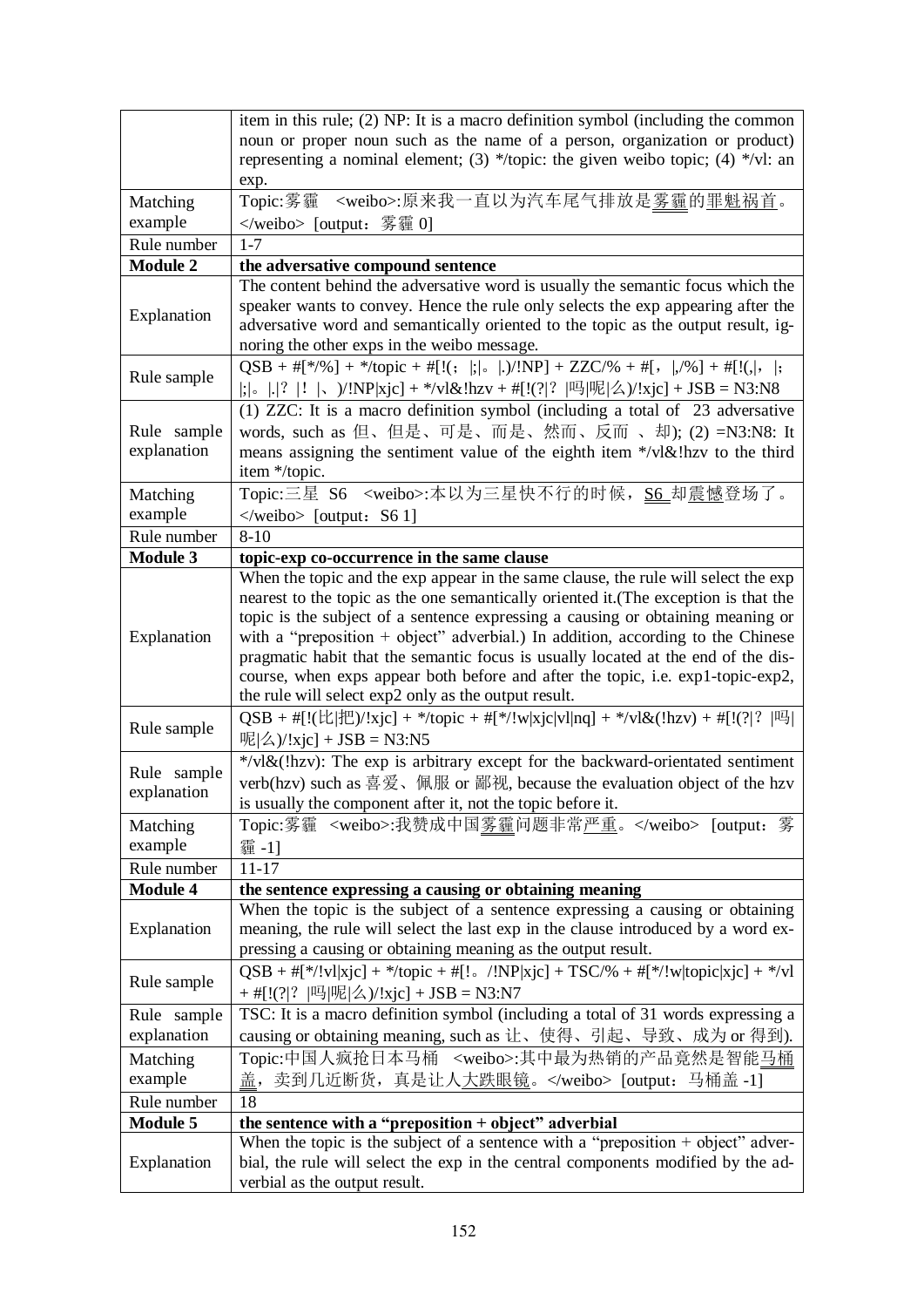| Rule sample                | $QSB + #[*/!v]$  xjc] + */topic + #[!。/!NP xjc] + 对 对于 为 将 给/p + #[!(;  ; 。<br> . ?  !  : )/!topic xjc] + */vl&!(hzv xlv) + #[!(? ?  吗 呢 么)/!xjc] + JSB =<br>N3: N7                                                                                                                                                                                                                                       |
|----------------------------|-----------------------------------------------------------------------------------------------------------------------------------------------------------------------------------------------------------------------------------------------------------------------------------------------------------------------------------------------------------------------------------------------------------|
| Rule sample<br>explanation | */vl&!(hzv xlv): The exp is arbitrary except for the backward-orientated senti-<br>ment verb(hzv) or psychological sentiment verb(xlv), because the evaluation<br>object of the hzv or xlv is usually the object of the preposition, not the topic as<br>the subject of the sentence.                                                                                                                     |
| Matching<br>example        | Topic:央行降息 <weibo>:羊年第一个周末央行再度出手降息, 对券商、保<br/>险、地产等绝大多数品种构成较大<u>利好</u>。</weibo> [output: 降息 1]                                                                                                                                                                                                                                                                                                            |
| Rule number                | 19                                                                                                                                                                                                                                                                                                                                                                                                        |
| <b>Module 6</b>            | the comparative sentence                                                                                                                                                                                                                                                                                                                                                                                  |
| Explanation                | When the topic serves as the comparative subject in the comparative sentence, its<br>sentiment value = the sentiment value of the $exp$ serving as the comparative re-<br>sult; when the topic serves as the comparative datum in the comparative sen-<br>tence, its sentiment vale $=$ the sentiment value of the exp serving as the compara-<br>tive result $\times$ (-1) (Zhou Hongzhao et al., 2014). |
| Rule sample                | QSB + #[*/!vl xjc] + */topic + #[!(。 :  ? ? )/!vl xjc] + 比 相比 比起 对比/p +<br>#[!(。 !  ? ?  ; )/!topic xjc] + */vl + #[!(? ?  吗 呢 么)/!xjc vl] + JSB = N3:N7                                                                                                                                                                                                                                                  |
| Rule sample<br>explanation | The */topic (N3) is located before the comparative-marker word 比 相比 比起 对<br>$\frac{1}{2}$ /p(N5) .So it serves as the comparative subject and its sentiment vale = the<br>sentiment value of the $\exp$ */vl(N7) serving as the comparative result.                                                                                                                                                       |
| Matching<br>example        | Topic:三星 S6 <weibo>:个人感觉 S6 前面板一如既往三星风格, 背面更是<br/>比 iPhone6 还难看。</weibo> [output: S6-1]                                                                                                                                                                                                                                                                                                                   |
| Rule number                | $20 - 24$                                                                                                                                                                                                                                                                                                                                                                                                 |
| <b>Module 7</b>            | the causation compound sentence                                                                                                                                                                                                                                                                                                                                                                           |
| Explanation                | In the causation compound sentence, the exp may appear in the reason clause,<br>while its evaluation object appears in the result clause.                                                                                                                                                                                                                                                                 |
| Rule sample                | */topic + #[!(。 ? ! ; ; : )/!xjc] + 因为/% + #[*/!w] + */vl = N1:N5                                                                                                                                                                                                                                                                                                                                         |
| Rule sample<br>explanation | In module 4, the topic is the reason, while the exp is the result. Here, the topic is<br>the result, while the exp is the reason. The two rule modules complement each<br>other.                                                                                                                                                                                                                          |
| Matching<br>example        | Topic:中国人疯抢日本马桶 <weibo>:终于明白为什么中国人都要去日本买<br/>马桶盖了,因为好用到飙泪!</weibo> [output: 马桶盖 1]                                                                                                                                                                                                                                                                                                                        |
| Rule number                | 25                                                                                                                                                                                                                                                                                                                                                                                                        |
| <b>Module 8</b>            | The topic and the exp are distributed in different clauses or sentences. Type<br>one: $topic + exp$                                                                                                                                                                                                                                                                                                       |
| Explanation                | The topic appears first, and then the exp appears in the clause or sentence adja-<br>cent or nonadjacent to the clause or sentence the topic in. In this case, only the<br>weibo message satisfies certain syntactic and semantic constraints, will the rule<br>judge that the evaluation object of the exp is the topic.                                                                                 |
| Rule sample                | $QSB + #[*' v1 xjc] + */topic + #['. \ \ /!v1 xjc] + */w + #['. \ \ /!xjc NP] + */v1 +$<br>#1:3[!(吗 呢 么)/u y e] + JSB = N3:N7                                                                                                                                                                                                                                                                             |
| Rule sample<br>explanation | Constraints of the rule sample: (1) There is no exp appearing together with the<br>topic in the clause; (2) There is no NP appearing before the $exp$ in the clause; (3)<br>The word class after the exp is only auxiliary, modal or interjection, and three<br>interrogative words $\mathbb{E}$ , $\mathbb{E}$ and $\angle$ are forbidden.                                                               |
| Matching<br>example        | Topic:油价 <weibo>:涨油价的时候也不提消费税了, 流氓啊</weibo><br>[output: 油价 -1]                                                                                                                                                                                                                                                                                                                                            |
| Rule number                | 26-32                                                                                                                                                                                                                                                                                                                                                                                                     |
| <b>Module 9</b>            | The topic and the exp are distributed in different clauses or sentences. Type<br>$two: exp + topic$                                                                                                                                                                                                                                                                                                       |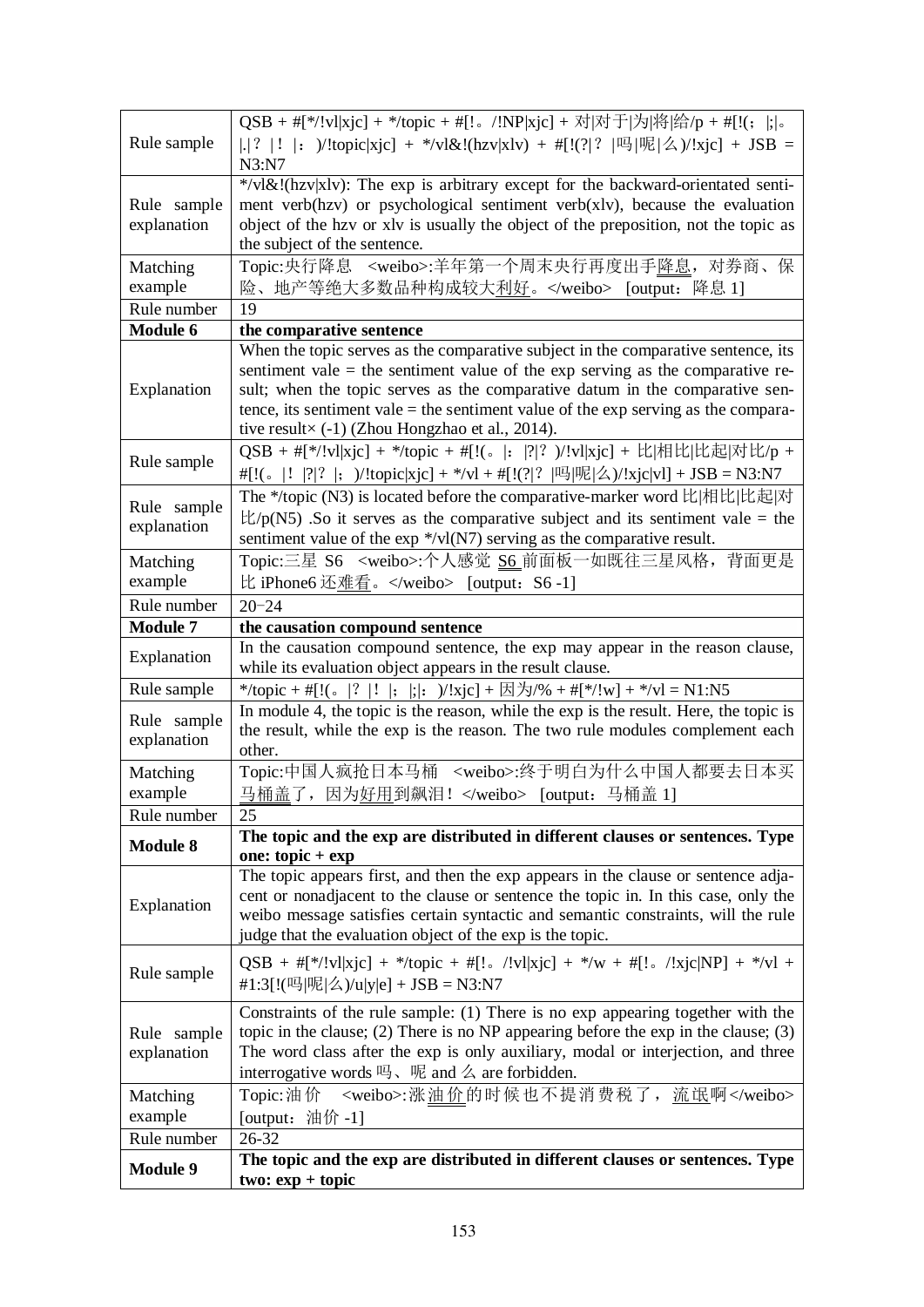| Explanation         | The exp appears first, and then the topic appears in the clause or sentence adja-                   |
|---------------------|-----------------------------------------------------------------------------------------------------|
|                     | cent or nonadjacent to the clause or sentence the exp in. In this situation, only the               |
|                     | weibo message satisfies certain syntactic and semantic constraints, will the rule                   |
|                     | judge that the evaluation object of the exp is the topic.                                           |
| Rule sample         | */^ + #[*/!nq] + */na + #[*/!w] + */vl + #[*/!nq] + */topic&nq = N7:N5                              |
|                     | Constraints of the rule sample: (1) */ $\wedge$ : The initial item of the rule is the weibo         |
| Rule sample         | start marker; (2) $\#$ [*/!nq]: The word with a semantic marker of product name is                  |
| explanation         | forbidden; (3) */na: A word with the semantic marker of product attribute must                      |
|                     | appear; $(4)$ */topic&nq: The topic word must is also a product name.                               |
|                     | Topic:三星 S6 <weibo>:电池是唯一的小遗憾//【沉默后的爆发 三星 Galaxy</weibo>                                            |
| Matching<br>example | S6 竞争力分析】<br>http://t.cn/RwQ6plU ( 分享自 @鲜果 )                                                        |
|                     | [output: $S6-1$ ]                                                                                   |
| Rule number         | 33-35                                                                                               |
| <b>Module 10</b>    | anaphora resolution                                                                                 |
|                     | When the referent of a pronoun is the topic, the rule will assign the sentiment                     |
| Explanation         | value of the exp semantically orientated to the pronoun to the topic.                               |
|                     | */topic + #[*/!xjc vl NP] + 你 你们 这 这些 这样 这么 此举/r + #[*/m q] +                                       |
| Rule sample         | #[*/!w xjc vl] + */vl + #[!(? ?  吗 呢 么)/!nr xjc] + */\$ = N1:N6                                     |
| Rule sample         | (1) $\#[^{\ast}/m]q$ : a numeral or quantifier can appear or not appear here; (2) $^{\ast}/\$ ; the |
| explanation         | end marker of the weibo message.                                                                    |
| Matching            | Topic:油价 <weibo>:在未来一两年我们会看到国际油价的触底。这种状况</weibo>                                                    |
| example             | 会很好的帮助中国、日本开辟出新的机遇。 [output: 油价 1]                                                                  |
| Rule number         | 36                                                                                                  |
| Note:               |                                                                                                     |

Note:

(1) The 36 rules of the 10 rule modules are sequentially arranged, forming the topic extraction and sentiment polarity classification rule base.

(2) Matching procedure: The weibo message matches the rule base starting from the first rule. If the matching succeeds, the system will output a corresponding matching result; if fails, the weibo message will skip to the second rule to continue matching. If this matching succeeds, the system will output a corresponding matching result; or else the weibo message will skip to the next rule to continue matching……If the matching still fails at the end of the rule base (i.e. rule 36), then the system will make a judgment that there is no semantic orientation relationship between the exp and the topic in this weibo message and output a corresponding result: topic 0. The next weibo message matches the rule base in the same way……until the last weibo message in the experimental data.

Table 1. Topic Extraction and Sentiment Polarity Classification Rule Base

Based on the topic extraction and polarity classification rule base, the system CUCsas realizes the automatic identification of whether there is a semantic orientation relationship between the exp and the topic in the weibo message. If the weibo message matches the rule base unsuccessfully, the system will output topic 0; if successfully, the system will assign the value of the corresponding exp to the topic. If the value > 0, the system will output: topic 1; if the value  $< 0$ , the system will output: topic  $-1$ ; if the value  $= 0$ , the system will output: topic 0. Figure 3 shows the general procedure:



Figure 3. The Procedure of Topic Extraction and Sentiment Polarity Classification

## **4 The Sentiment Polarity Classification of the Exp**

The term "corresponding result" in Figure 3 contains double meanings: ⅰ The "corresponding"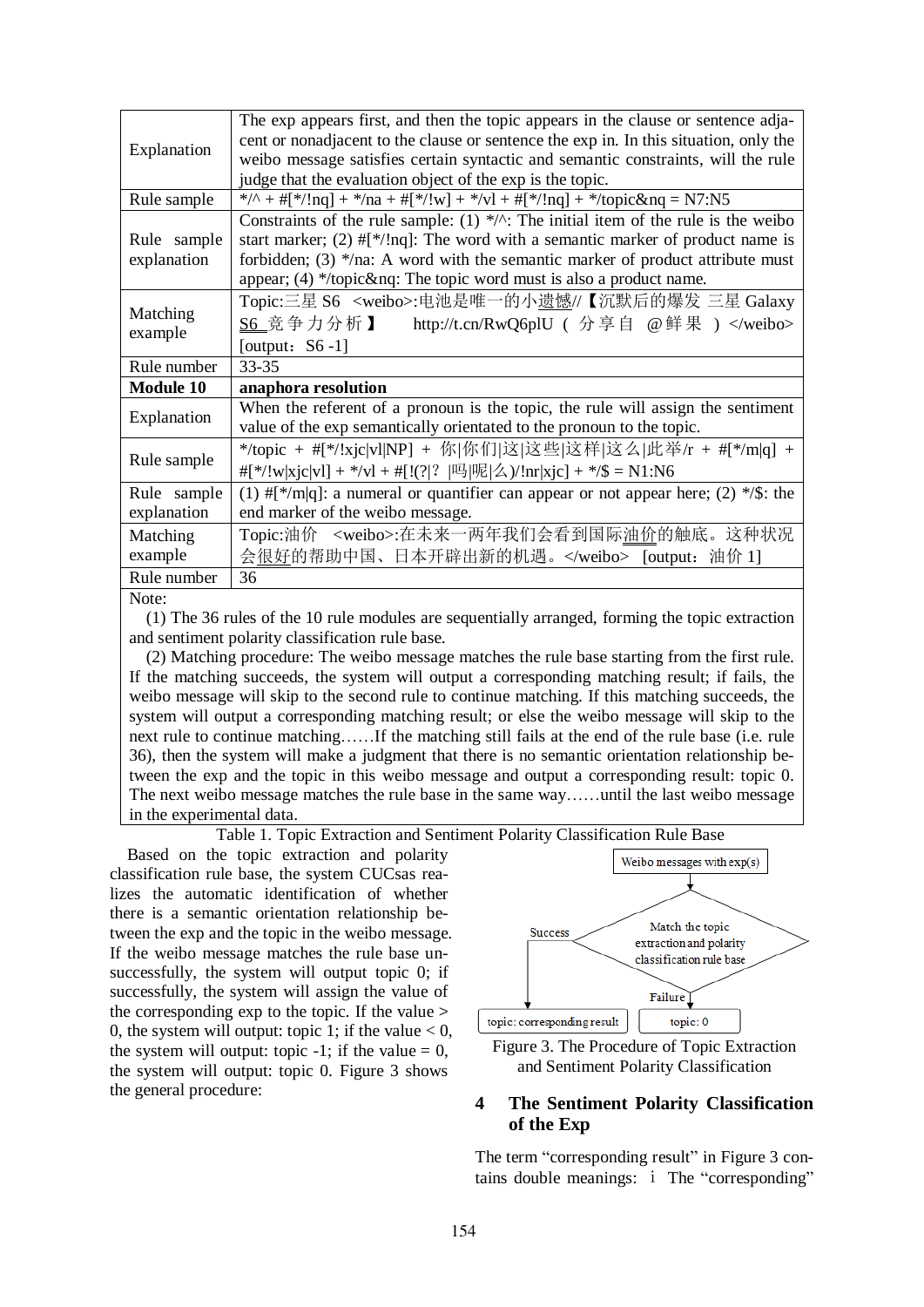means that there is a semantic orientation relationship between the exp and the topic. ⅱ The "result" refers to the sentiment value and polarity of the exp in the weibo message context, not necessarily equals the value and polarity in the sentiment lexicon. *i* is guaranteed by 36 rules of 10 modules. ⅱ is obtained by sentiment computing rules (see Table 2) in the PhraseRule.txt.

| <b>Type 1</b>  | <b>Contrary</b>                     |  |  |
|----------------|-------------------------------------|--|--|
|                | The sentiment polarity of the       |  |  |
|                | exp in the weibo message            |  |  |
|                | context is contrary to its sen-     |  |  |
| Description    | timent polarity in the senti-       |  |  |
|                | ment lexicon.                       |  |  |
|                | $(1)$ The exp is modified by        |  |  |
|                | the word with a negative se-        |  |  |
|                | mantic marker "mone"; (2)           |  |  |
|                | The exp appears in a negative       |  |  |
|                | sentence pattern characte-          |  |  |
|                | rized by words such as 难道           |  |  |
|                | or 怎么可能; (3) The exp                |  |  |
|                | appears in the special collo-       |  |  |
| Features       | cation characterized by spe-        |  |  |
|                | cific words. For instance, the      |  |  |
|                | sentiment polarity of $\#$ / t is   |  |  |
|                | positive in the sentiment lex-      |  |  |
|                | icon, but when it collocates        |  |  |
|                | with 战争、侵略 or 历史, its               |  |  |
|                | sentiment polarity will turn        |  |  |
|                | negative.                           |  |  |
| Rule           |                                     |  |  |
| sample         | */mone + */po ne = $N2*N1$          |  |  |
|                |                                     |  |  |
| Matching       | (三星 S6) (看样子) (一点)                  |  |  |
| example        | (都)([不]好用:-1)(。)                    |  |  |
| Rules total    | 51                                  |  |  |
| Type 2         | <b>Dissolution</b>                  |  |  |
|                | The evaluation meaning<br>οf        |  |  |
| Description    | the exp is dissolved in the         |  |  |
|                | weibo message context.              |  |  |
|                | $(1)$ The exp appears in the        |  |  |
|                | sentence introduced by the          |  |  |
|                | word with an evaluation dis-        |  |  |
|                | solving marker "xjc" such as        |  |  |
|                | 如果、假如、祝愿、<br>但                      |  |  |
| Features       | 愿、能否、是否-30 in all;                  |  |  |
|                | (2) The exp appears in an           |  |  |
|                | evaluation dissolving sen-          |  |  |
|                | tence pattern characterized         |  |  |
|                | by the collocation of specific      |  |  |
|                | words or word classes, such         |  |  |
|                | as 是…还是…, exp + vv.                 |  |  |
| Rule<br>sample | */xjc + #[*/!w] + */po ne =<br>#3:0 |  |  |

| Matching    | (三星 S6) (能否) (力挽狂              |  |  |
|-------------|--------------------------------|--|--|
| example     | 澜:0)(?)                        |  |  |
| Rules total | 12                             |  |  |
| Type 3      | Consistency                    |  |  |
|             | The polarity of the exp in the |  |  |
|             | weibo message context is       |  |  |
| Description | consistent with the sentiment  |  |  |
|             | lexicon. But the sentiment     |  |  |
|             | intensity can be unchanged,    |  |  |
|             | enhanced or weakened.          |  |  |
|             | (1) Features mentioned in      |  |  |
|             | type 1 and type 2 must not     |  |  |
|             | appear; (2) Features main-     |  |  |
| Features    | taining, enhancing or wea-     |  |  |
|             | kening the sentiment intensi-  |  |  |
|             | ty of the exp, such as seman-  |  |  |
|             | tic markers or specific words  |  |  |
|             | can appear.                    |  |  |
| Rule        | */mopo + */po ne               |  |  |
| sample      | $N2*(1+N1)$                    |  |  |
| Matching    | (三星 S6) (,) (外观) (确实)          |  |  |
| example     | ([很]漂亮:0.875)(。)               |  |  |
| Rules total | 10                             |  |  |

Table 2. Three Types of the Exp and

Corresponding Sentiment Computing Rules Based on the sentiment computing rules stored in the PhraseRule, the system realizes the calculation of the sentiment value of the exp in the weibo message context.

# **5 Experimental Results and Analysis**

Taking 20 given topics and a total of 19,469 weibo messages released by SIGHAN-2015 Bake-off as the test data, the experimental results of the sentiment analysis system CUCsas are as follows:

| .                                                  |             |            |  |
|----------------------------------------------------|-------------|------------|--|
| SIGHAN-<br>2015 Bake-off<br>(unrestricted<br>test) | Precision   | 0.6937182  |  |
|                                                    | Recall      | 0.6937182  |  |
|                                                    | $\mathbf F$ | 0.6937182  |  |
|                                                    | Precision+  | 0.1839539  |  |
|                                                    | $Recall+$   | 0.36024305 |  |
|                                                    | $F+$        | 0.24354461 |  |
|                                                    | Precision-  | 0.5010653  |  |
|                                                    | Recall-     | 0.3877439  |  |
|                                                    | F-          | 0.4371805  |  |

Table 3. The SIGHAN-2015 Bake-off (Unrestricted Test) Evaluation Result of CUCsas Only using the sentiment lexicon resource, the experimental results are as follows:

| $\cdot$<br>'recision<br>'CU A NI | .ഫവി. |
|----------------------------------|-------|
|----------------------------------|-------|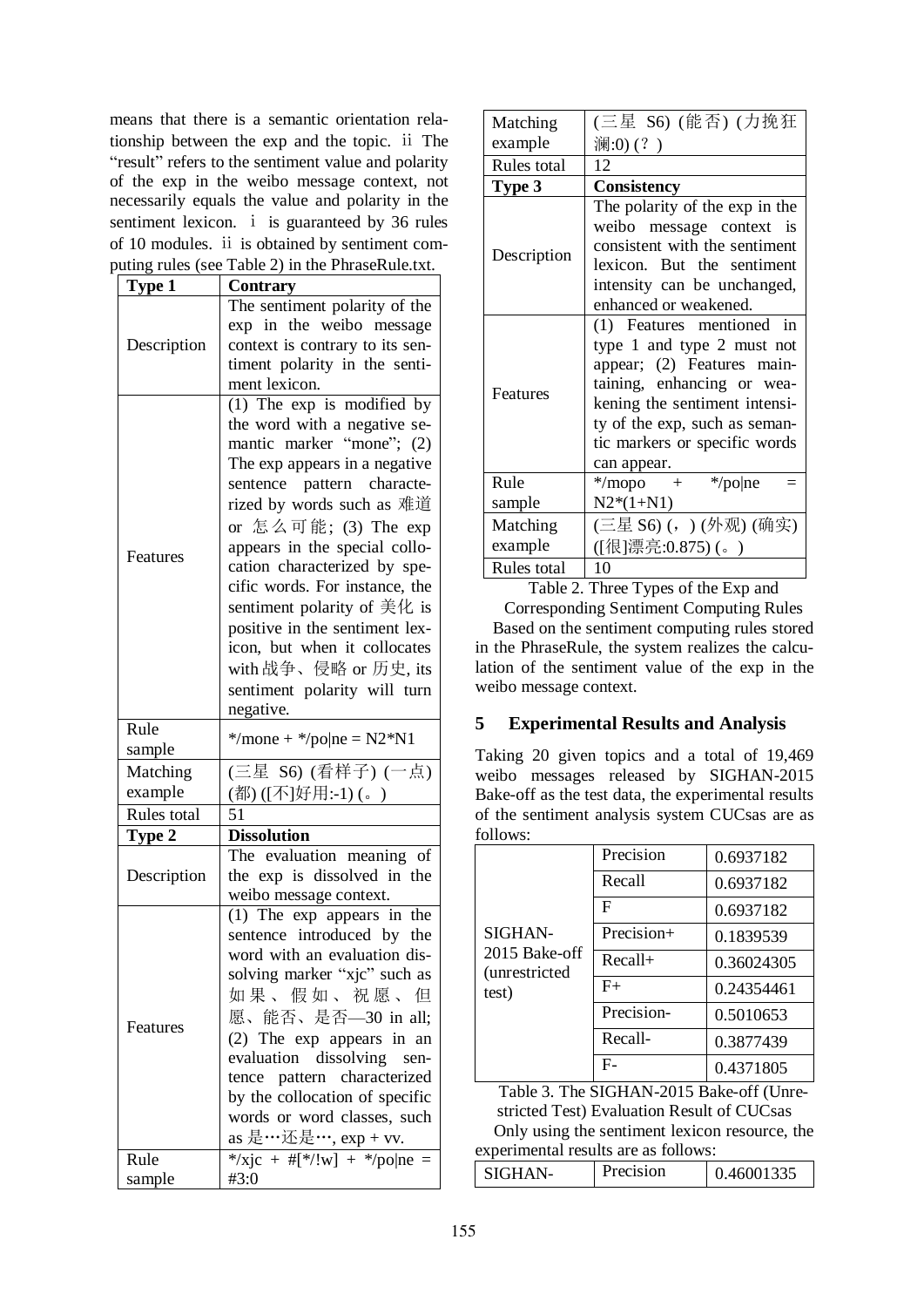| 2015 Bake-off<br><i>(unrestricted</i><br>test) | Recall     | 0.46001335 |
|------------------------------------------------|------------|------------|
|                                                | F          | 0.46001335 |
|                                                | Precision+ | 0.12713068 |
|                                                | $Recall+$  | 0.62152778 |
|                                                | $F+$       | 0.2110849  |
|                                                | Precision- | 0.34455307 |
|                                                | Recall-    | 0.6779335  |
|                                                | F-         | 0.45689415 |

Table 4. Only Using the Sentiment Lexicon

Using the sentiment lexicon together with the phrase rule base resource, the experimental results are as follows:

|                                                    | Precision  | 0.48019929 |
|----------------------------------------------------|------------|------------|
|                                                    | Recall     | 0.48019929 |
|                                                    | F          | 0.48019929 |
| SIGHAN-<br>2015 Bake-off<br>(unrestricted<br>test) | Precision+ | 0.13504006 |
|                                                    | $Recall+$  | 0.59982639 |
|                                                    | $F+$       | 0.22044983 |
|                                                    | Precision- | 0.34286523 |
|                                                    | Recall-    | 0.66556746 |
|                                                    | F.         | 0.45258339 |

Table 5. Using the Sentiment Lexicon Together with the Phrase Rule Base

 Comparing Table 4 with Table 5, we can see the introduction of the phrase rule base improved the system overall performance, but only to a small extent. Comparing Table 5 with Table 3, we can see the introduction of the topic extraction and polarity classification rule base further improved the system overall performance to a large extent.

At present, the overall F value of the system is about 0.69. Evaluation results in Table 3 suggest that the performance of the system is good in dealing with neutral sentiment weibo messages, but poor in dealing with positive sentiment weibo messages ( $F+ \approx 0.24$ ) and negative sentiment weibo messages (F- $\approx$ 0.44).

Reasons and solving methods for poor Recall+ and Recall- : (1) The scale of the topic extraction and polarity classification rule base built according to the training data is small (only 36 rules). Thus, the language phenomena having not appeared in the training data can't be covered. For instance, the module 10 —anaphora resolution neglects the case that the pronoun appears ahead of the topic. In the next stage, new rules will be added to the rule base to expand its coverage. (2) The sentiment lexicon and the sentiment phrase rule base are not incomplete so that many exps in the test data can't be recognized. In the next stage, the system will improve the automatic recognition of unlisted exps.

Reasons and solving methods for poor Precision+ and Precision-: (1) Some rules in the topic extraction and polarity classification rule base do not appropriately describe the semantically orientated relationship between topic-exp, which leads to the wrong extraction of exps. In the next stage, some rules will be revised based on the errors analysis. (2) Some "exps" in the sentiment lexicon actually do not have evaluation meaning. For example, the word 激烈 is not a sentiment word. However, it is listed in the sentiment lexicon as a negative word. Therefore, the sentiment polarity output result of Topic :水货客 in <weibo>:反水货客 行动越趋激烈 。 </weibo> is wrong -1. In the next stage, the sentiment lexicon will be checked and non-sentiment words will be removed.

#### **6 Conclusion**

In this paper, firstly, we proposed the algorithm of rule-based weibo messages sentiment polarity classification towards given topics. Then, we adopted the rule methods to implement the requirements of the algorithm procedures. Based on the sentiment lexicon SentiDic and sentiment value assignment rules in PhraseRule, the sentiment analysis system CUCsas realized the automatic recognition of the exp in weibo messages. Based on the topic extraction and polarity classification rule base, the system realized the automatic identification of whether there is a semantic orientation relationship between the exp and the topic. And based on the sentiment computing rules in PhraseRule, the system realized the sentiment value calculation and polarity classification of the exp in specific weibo message context. At present, the overall F value of the ruled-based sentiment analysis system CUCsas is about 0.69. In the future, the lexicon and rule base will be revised based on the errors analysis to improve the performance of the system.

#### **Reference**

Amit Gupte, Sourabh Joshi, Pratik Gadgul, Akshay Kadam. 2014. Comparative Study of Classification Algorithms used in Sentiment Analysis. *International Journal of Computer Science and Information Technologies (IJC-SIT)*, Vol. 5 (5):6261-6264.